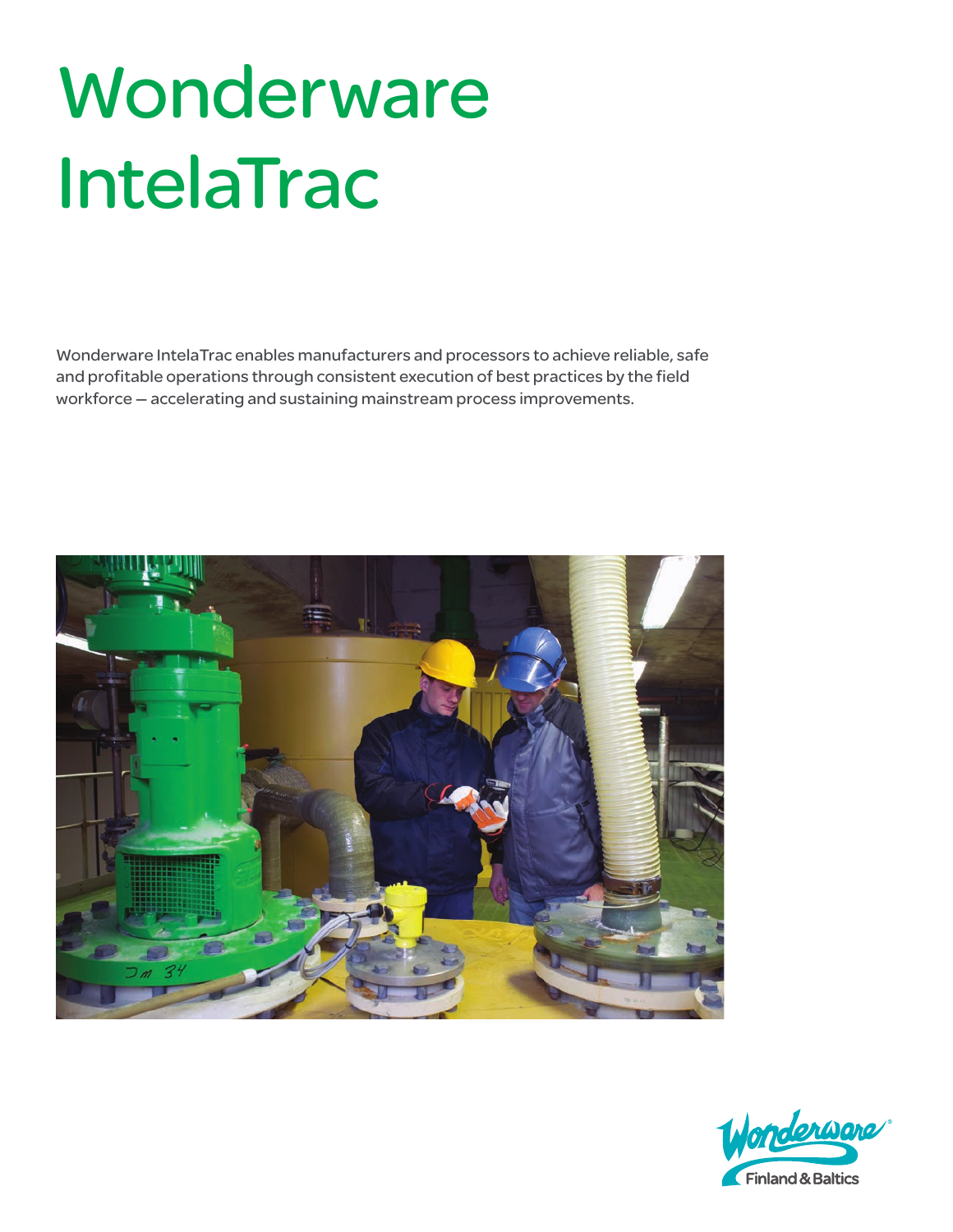# Wonderware IntelaTrac Features

## KEY BENEFITS

- Key success factor for field operational excellence
- Helps steward the consistent execution of best practices
- Provides strategy for monitoring stranded assets
- Supports rapid response to changing business conditions
- Key success factor for equipment reliability
- Helps assimilate new field workers
- Underlies compliance, health and safety program requirements



## The Industry-leading Mobile Workforce and Decision Support System

Wonderware® IntelaTrac® accelerates and sustains operational process improvements and is a key component of an effective Operations Management System. IntelaTrac helps insure that best operating and regulatory procedures are followed at all times, data is collected on non-instrumented plant assets, critical environmental, health and safety inspections are performed on schedule and mobile operators have the information at their fingertips to operate plant assets in the most effective manner possible.

## Helping Your Front Line Manage Your Bottom Line

Operational Excellence starts with operators. IntelaTrac brings the field operator into the automation loop by utilizing a combination of workforce management software, mobile handheld computers, monitoring devices and Radio Frequency Identification (RFID) equipment tags or bar codes. This mobile framework results in a significantly improved decision support system for managing plant assets.

Workers are easily guided through a question and answer process which helps uncover hidden bottlenecks and process or equipment problems. If problems are found, IntelaTrac can immediately guide workers through additional steps or actions to properly identify and address the developing issue.

IntelaTrac exception-based, web reports keep everyone on the team up-tospeed on the current state of plant operations.

IntelaTrac Software Development Kit (SDK) ensures the lowest total cost of ownership by adding a highly extensible mobile framework.

## Enforce Best Operating Procedures

Best practices are only meaningful if they are consistently and broadly applied across an enterprise. IntelaTrac rounds are presented to mobile workers and each step can be tracked to ensure compliance and accountability.

## Strategy for Stranded Assets

Stranded or non-instrumented assets often represent 40 to 60% of your asset base but are too often "invisible" to management. IntelaTrac provides a cost effective strategy for monitoring and reporting back on the performance of stranded assets.



**Wonderware** IntelaTrac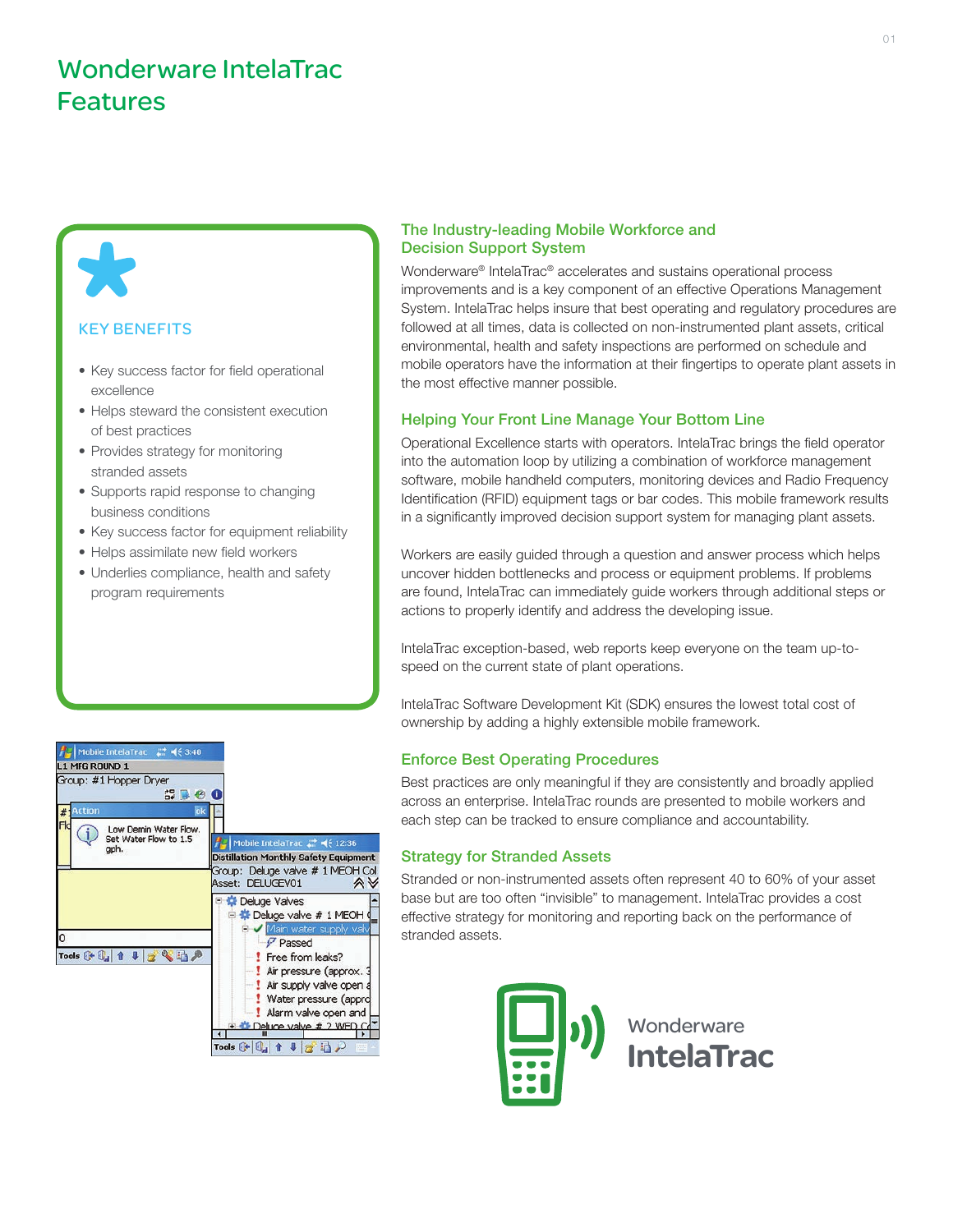#### Respond Faster And Improve Your Competitiveness

For the first time, you can execute pre-defined strategies when your business or environmental conditions change, allowing you to improve your organizational agility and competitiveness. IntelaTrac Dynamic Procedures allow pre-configured procedures to be automatically passed to your field operators so they can begin securing a facility or ramping up production on a moment's notice. Teams know exactly what to do and when. Lag time and confusion are minimized.

As conditions change, the IntelaTrac highly extensible and open mobile framework can also deliver mobile procedures directly from a wide range of plant systems. The mobile worker then executes these specific tasks and forwards any collected data information back to the host system. Legacy plant systems never designed with a mobile capability, such as historians, LIMS systems, MES systems and CMMS/EAM systems can now incorporate mobile task execution and field data collection.

#### Achieve Greater Process Reliability and Asset Effectiveness

IntelaTrac empowers field workers to be part of the reliability solution; it helps drive collective behavior and a culture of asset ownership between operations and maintenance. Equipment condition data such as vibration or temperature can be easily collected by field operators using the IntelaTrac mobile solution as they do their regular operating rounds. Stranded or non-instrumented plant assets can now be efficiently monitored.

The IntelaTrac asset-centric approach allows data collected by any operator or plant worker to be aggregated together for a common asset history. This means a more complete and comprehensive view of asset performance and health.

#### Better Management of Workforce Turnover

The IntelaTrac innovative on-the-job training approach gets your newest field workers up to speed—FAST. IntelaTrac allows experienced workers to incorporate their knowledge into operating and inspection rounds. This means best practices can be easily documented and used by all field workers, even the most junior of operators—insulating plants or facilities from a sudden loss of operating knowledge.

#### Unifying Your Field Workforce with Your Plant Automation System

Now the state-of-the-art [Wonderware System Platform](http://software.invensys.com/products/wonderware/hmi-and-supervisory-control/system-platform) can share data with your IntelaTrac equipped mobile workforce. The myriad of plant automation data can now be funneled to your mobile workers keeping them up-to-date on current operational conditions. You can also use the Mobile IntelaTrac system to push field collected data back up into the automation system so it can be exposed in operator displays or to engineers or managers utilizing plant information portals.



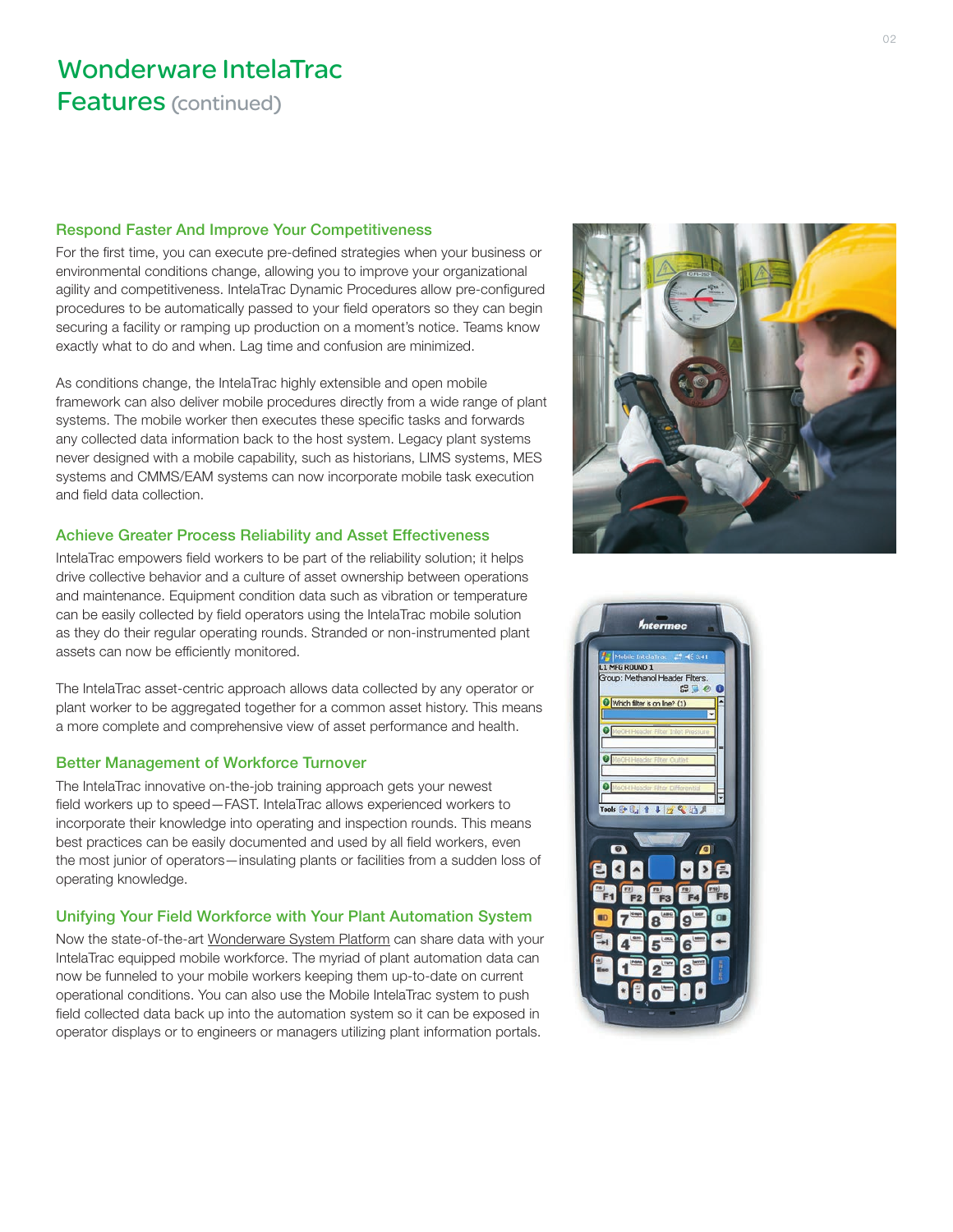#### Improving the Efficiency of Your Maintenance Organization

IntelaTrac is a natural tool for improving the efficiency of maintenance activities. Mobile IntelaTrac can be loaded with a complete list of daily maintenance tasks (including step-by-step instructions) so critical maintenance can be done right the first time.

If a wireless network is present, information on work order status, work requests, and current operating conditions can be made available to your field workers in real time. Maintenance workers will have the detailed information at their fingertips so they can get the job done in the shortest possible time.

#### Better Field Management of Capital Projects

Even with the best team, managing the installation and commissioning of new capital projects and turnarounds can be challenging. How do you know when specific field tasks have been accomplished? | And if things change, and they always do, how do you ensure that everyone is on the same page?

IntelaTrac can provide the vital mobile infrastructure, including RFID location verification technology, that you can exploit to keep everyone informed and working the task list.

#### System Overview

IntelaTrac is an enterprise level software and hardware solution that delivers a mobile workforce management solution to a wide range of industries. Languages supported include: English, French, Spanish, German, Dutch, Swedish, Russian, Japanese and Chinese (Traditional and Simplified).

#### Server Components/Integration Software

IntelaTrac Database Server: Microsoft® SQL database server where system configuration, procedure content and collected data resides.

**IntelaTrac Synchronization Server:** Microsoft Server for mobile device communication and Integrations. Mobile computers connect through the network, either by cradle, WiFi or Cellular to this server. Integrations to external systems are also typically hosted on this server. Integration modules include Wonderware Galaxy, Wonderware Historian, OSIsoft® PI System, AspenTech® IP21, Honeywell® PHD and EAM integrations to Avantis®, SAP-PM and IBM Maximo® along with the IntelaTrac Extensibility API components required for custom integrations.

**IntelaTrac Web Reports Server:** Microsoft Server configured with IIS (Internet Information Services) hosting the IntelaTrac Web Reports application.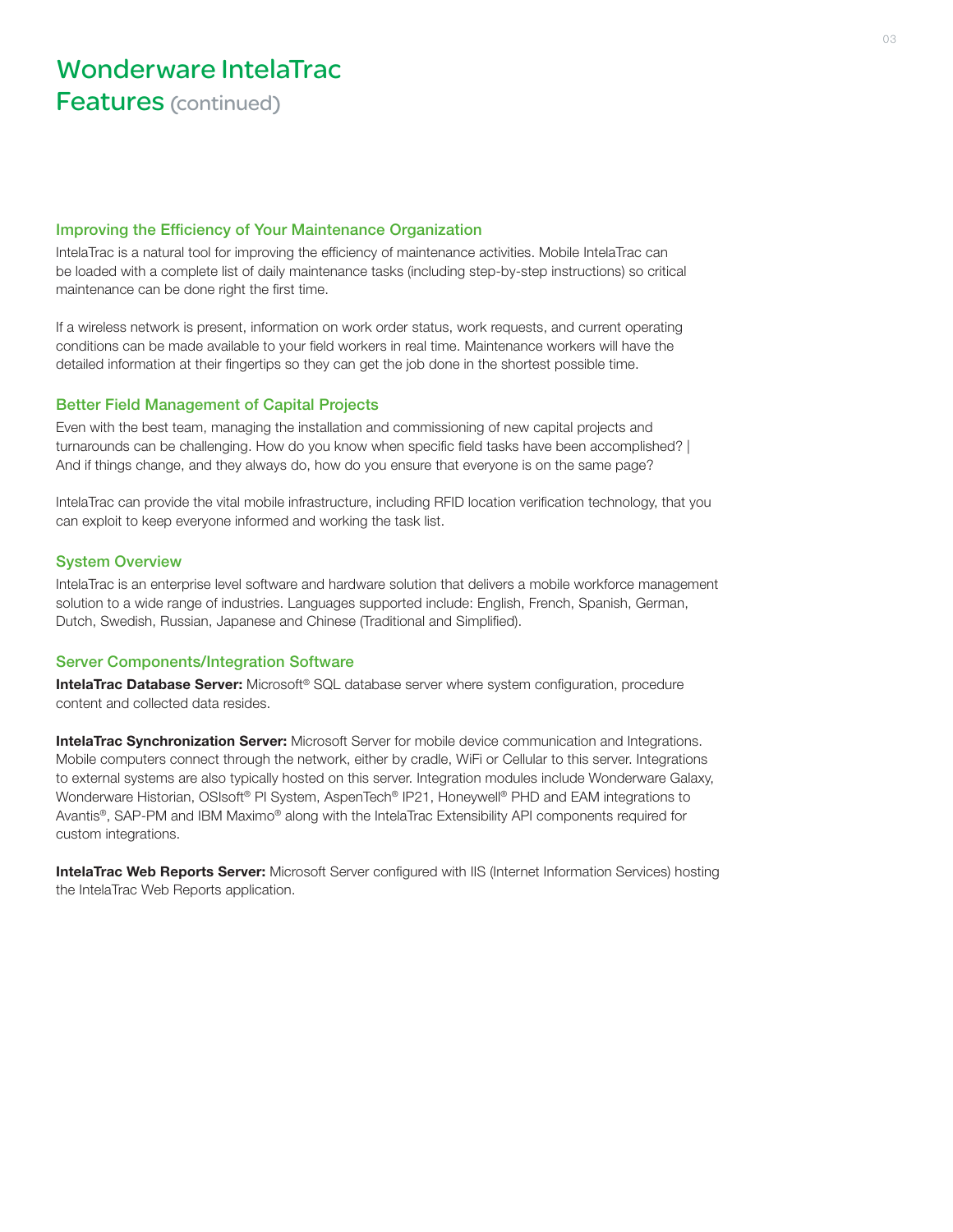#### Desktop IntelaTrac Clients

IntelaTrac Management Center (IMC): Hosts the individual IntelaTrac application components used for content creation and management (Procedure Builder), scheduling (Schedule Manager), review & approval (Auditor Plus) as well as the Administration & Security application components. The Web Reports application is also accessed from the IMC.

Workstation IntelaTrac: Desktop procedure execution interface similar to Mobile IntelaTrac.